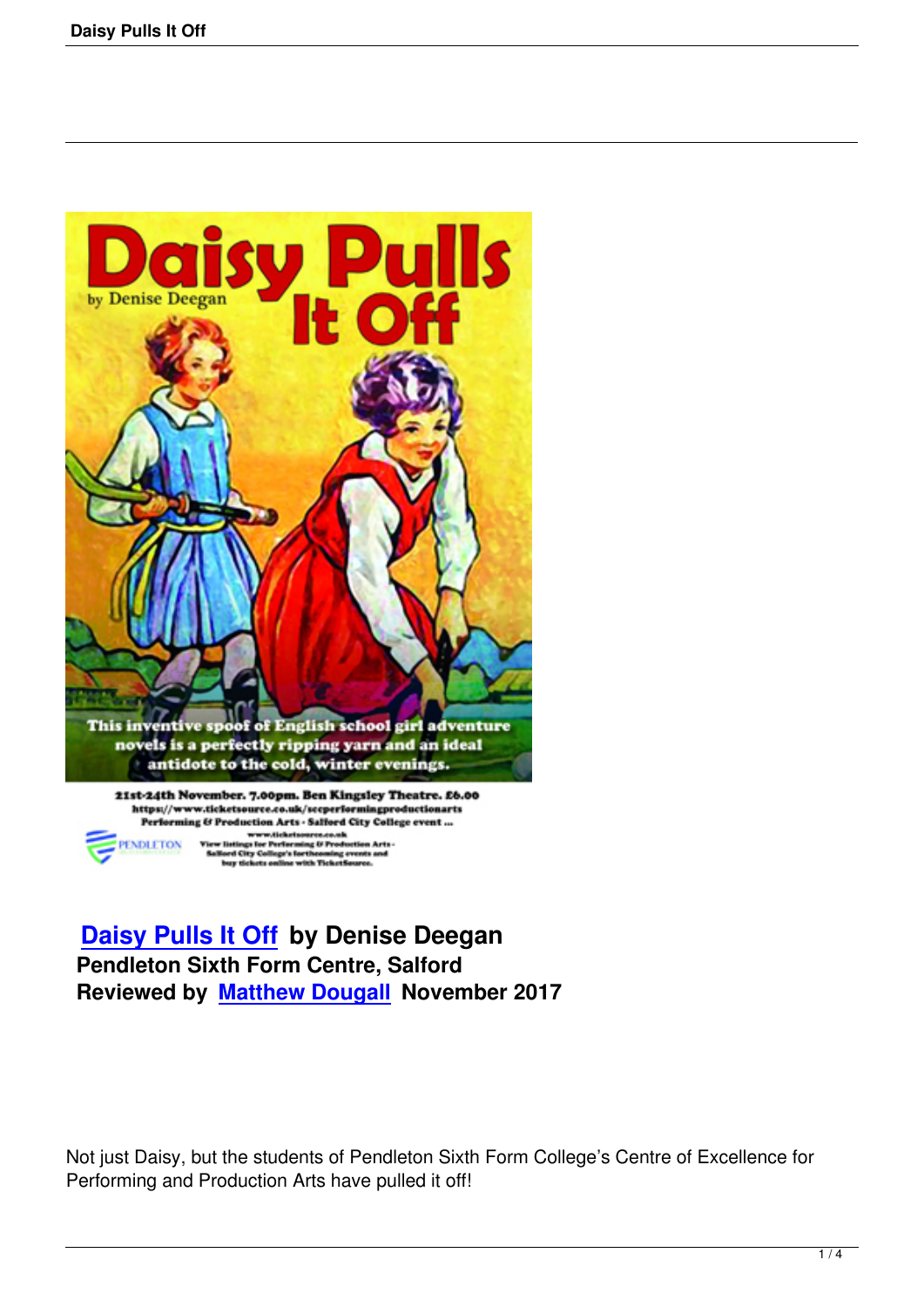This is by no means an easy play to stage for various reasons; but the more obvious of which is that the play is set in a time and place that so very few of us still alive today will be able to recall. Indeed, how times have changed - the mannerisms, speech, demeanour, ethics, morals, in fact pretty much everything has changed (and not always for the better) since the play's setting of 1927, and the hallowed and distinguished halls of one of England's most reputable and established schools, The Grangewood School For Girls.

Here is both its greatness and its failing. Written in the early 1980s by **Denise Deegan** it was written not so much as a 'homage' to those days, nor was it supposed to be entirely historically accurate. It was more of a pastiche and sideways satirical look at the way those times have been immortalised quite wrongly in the writings of people such as Enid Blyton and others, making Girls' Adventure Stories seem thrilling and absolutely 'top ho!'.

The problem this gives directors and casts is to find out just exactly how real it can be played without it becoming a complete Mickey-take and therefore unwatchable; since the premise for this story is that it is a play within a play in any case. There needs to be a balance struck between obvious caricature and realism; a balance which has been struck superbly, cinematically, with a series of black and white films known collectively as The Girls From St. Trinian's (ignore the modern and awful remakes!). And in this regard a huge hat-nod to the late great Alistair Sim was laid before us this evening, as our very own headmistress was played by a male actor, who so rightly made only the smallest of attempts to hide his masculinity. Although only a small role, it was measured wonderfully by **Matthew Thomasson**.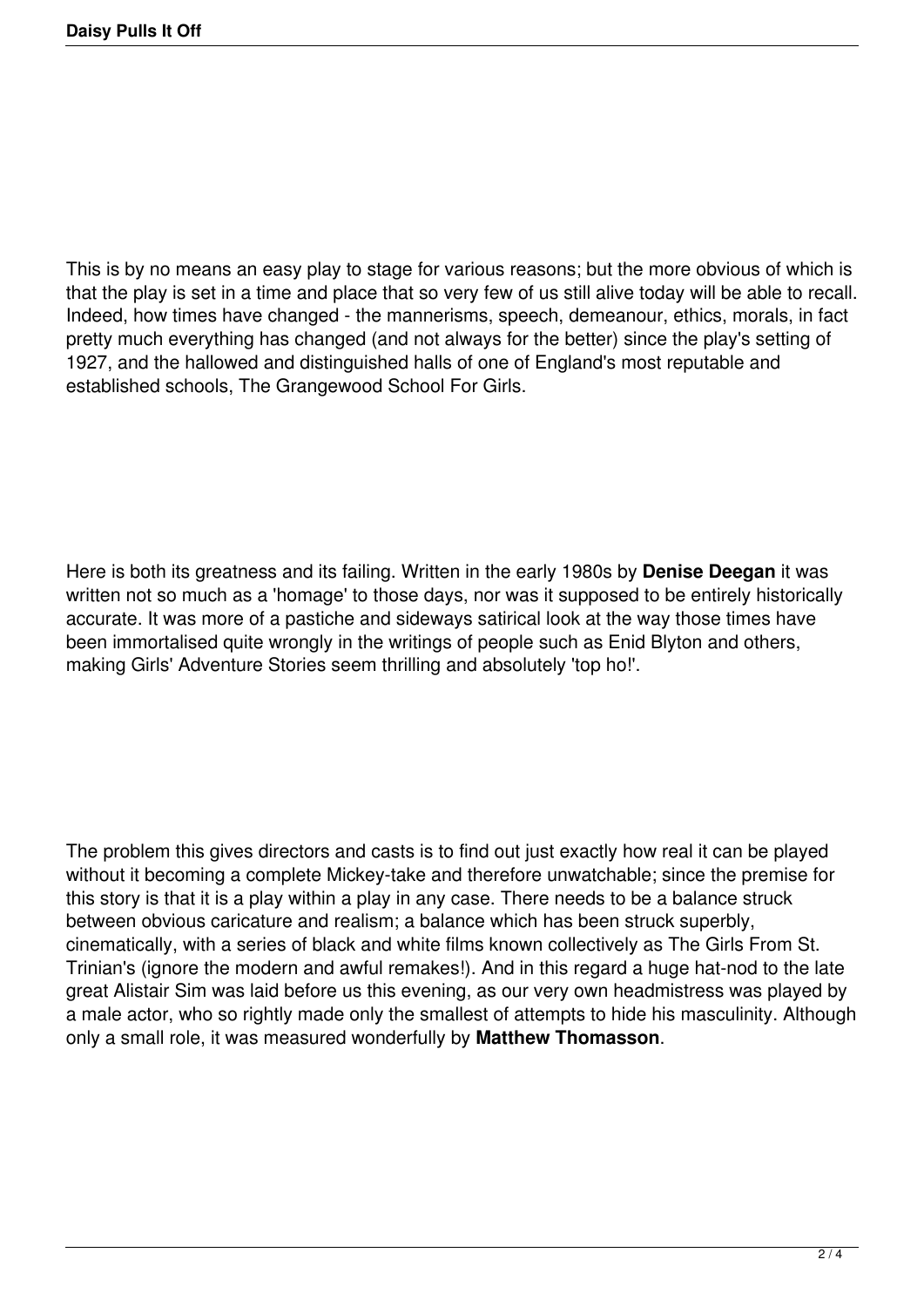The question is then, was this balance struck this evening? Yes, it was. I would have liked a little more comedy to have been found within the piece, but generally it was played with sincerity, creating believable and interesting characters.

Our protagonist, Daisy Meredith, the first scholarship pupil to attend this school, and therefore creating the story and her adventures, was played with pluck by a very likeable **Faye Heywood**. Daisy's best friend was played by a very excitable and giggly

#### **Emmanuela Fadire**

as Trixie, and their 'arch enemies', up to playing all kinds of girly tricks were a sour-faced side-kick Monica (

## **Gabrielle Wardlow**

), and the mean, resentful and spiteful cock of the school, Sybil (

#### **Kit McKiernan**

). The friendly, and indeed trustworthy and honourable older hockey-playing head girls, Alice and Clare, somehow seemed too normal when surrounded by the other characters, but they made for a nice change of pace and a more reflective cessation between all the cavorting and adventures (

# **Amelia Ball**

and

### **Pippa Greenhalgh**

).

The school teachers in this production were for me, too far over the top, and thus were not as believable as the pupils and this was a pity. Extremely unrealistic sounding Russian and a French assistant, who would not have been out of place in 'Allo 'Allo sadly did nothing to give either a centred character. In general though an excellent attempt was made to recapture the essence and spirit of that time, with a good overall bash at the RP accent, required body language and gait. Costumes were also mainly good but more attention to period hairstyles would have been nicer.